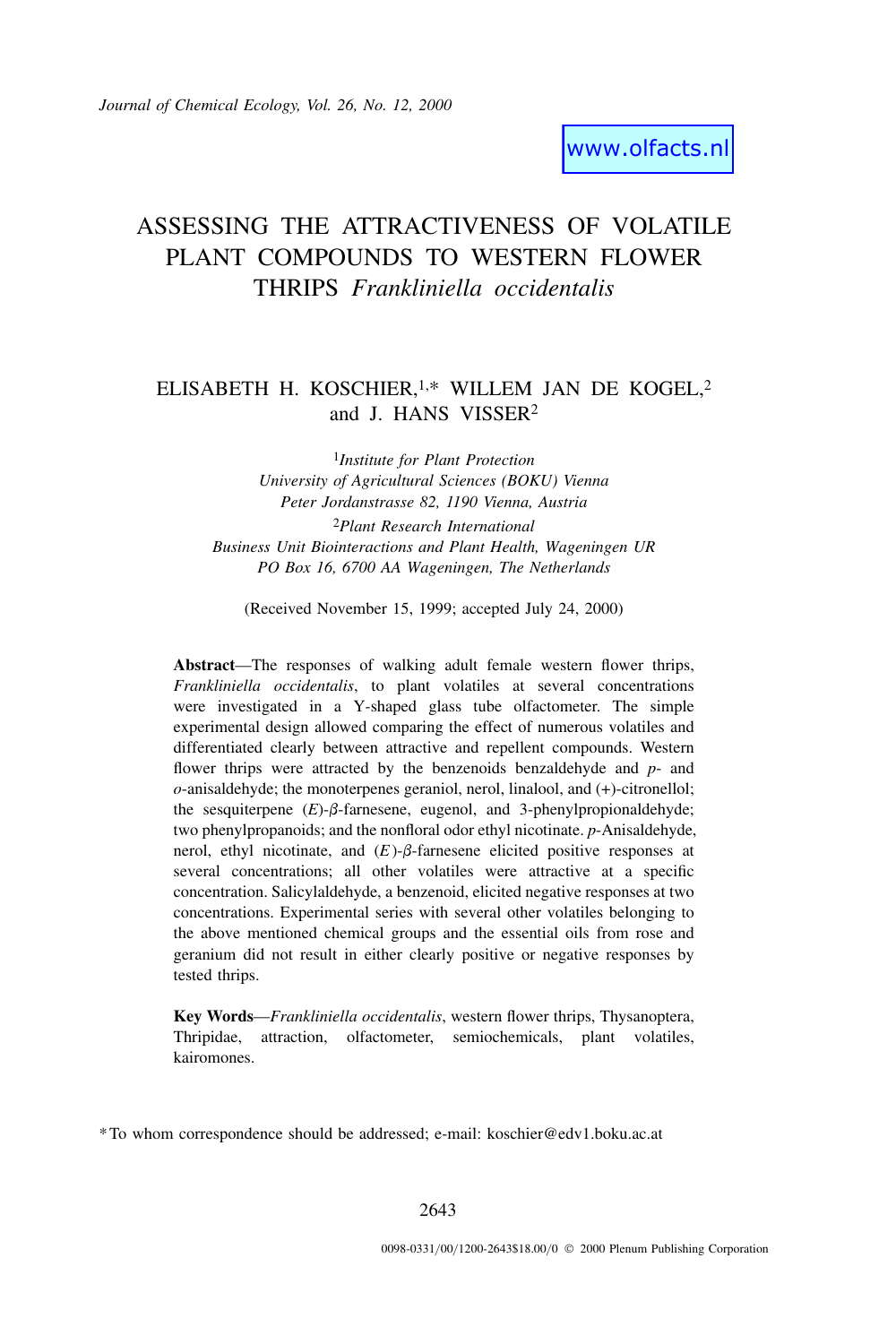## INTRODUCTION

During recent decades, thrips (Thysanoptera; Thripidae) have become key insect pests in many cultivated crops in the field and in greenhouses (Berlinger et al., 1993; Brødsgaard, 1995; Brownbridge, 1995; Mateus and Mexia, 1995; Parrella and Murphy, 1996). Especially *Frankliniella occidentalis* (Pergande), the western flower thrips, causes serious damage to vegetable and ornamental crops, and its potential for transmitting the tomato spotted wilt virus lowers economic thresholds (Riduavets, 1995). To control thrips pest outbreaks, growers are very often forced to apply chemical treatments intensively (Brownbridge, 1995; Parrella and Murphy, 1996). For monitoring thrips populations, colored sticky traps commonly are used (Brødsgaard, 1990; Teulon and Ramakers, 1990; Vernon and Gillespie, 1990; Heinz et al., 1992) in order to detect the initial presence of thrips and to predict outbreaks (Teulon and Ramakers, 1990; Frey et al., 1994).

Several attempts have been made to improve trapping of *F. occidentalis* by using plant odors (Brødsgaard, 1990; Teulon and Ramakers, 1990; Frey et al., 1994). It has been shown that western flower thrips, being mainly a flowerinhabiting species, responds not only to a specific odor, but also to a number of odors commonly found in floral fragrances (Teulon et al., 1993b). The effects of various olfactory attractants such as *p*-anisaldehyde (Brødsgaard, 1990; Teulon and Ramakers, 1990; Baranowski and Gorski, 1993; Teulon et al., 1993a,b; Hollister et al., 1995), geraniol, eugenol, myrcene (Holtmann, 1963; Kirk, 1985; Frey et al., 1994), benzaldehyde (Morgan and Crumb, 1928; Baranowski and Gorski, 1993; Teulon et al., 1993b) and nonfloral volatile chemicals such as ethyl nicotinate (Penman et al., 1982; Teulon et al., 1993b) have been tested on several flower thrips species and to a lesser extent on cereal thrips. Divergent results of experiments examining the responses of thrips to volatile chemicals may be due to different methods and/or different behavioral aspects of the host plant selection process of thrips, which comprises long- and short-range host cues (Terry, 1997). To evaluate behavioral responses at short distance, bioassays in the laboratory were conducted with the Petterson olfactometer (Pow et al., 1999), a V-shaped olfactometer tube (Gerin, 1994), and a Y-tube olfactometer (Holtmann, 1963; Gaum et al., 1994) for investigation of responses of walking thrips. Different kinds of flight chamber olfactometers (Teulon et al, 1993b; Frey et al., 1994; Hollister et al., 1995) were used for flying thrips. For observations of long-distance responses of flying thrips, most greenhouse and field trials are simple bioassays comparing trap catches from paired colored or noncolored water or sticky traps, (Morgan and Crumb, 1928; Penman et al., 1982; Kirk, 1985; Brødsgaard, 1990; Baranowski and Gorski, 1993; Teulon et al., 1993a,b; Frey et al., 1994; Roditakis and Lykouressis, 1996). Because the distance between traps often is too small, volatiles from baited traps may affect the catches from nearby nonbaited traps (Teulon et al., 1993b). Although optimal concentrations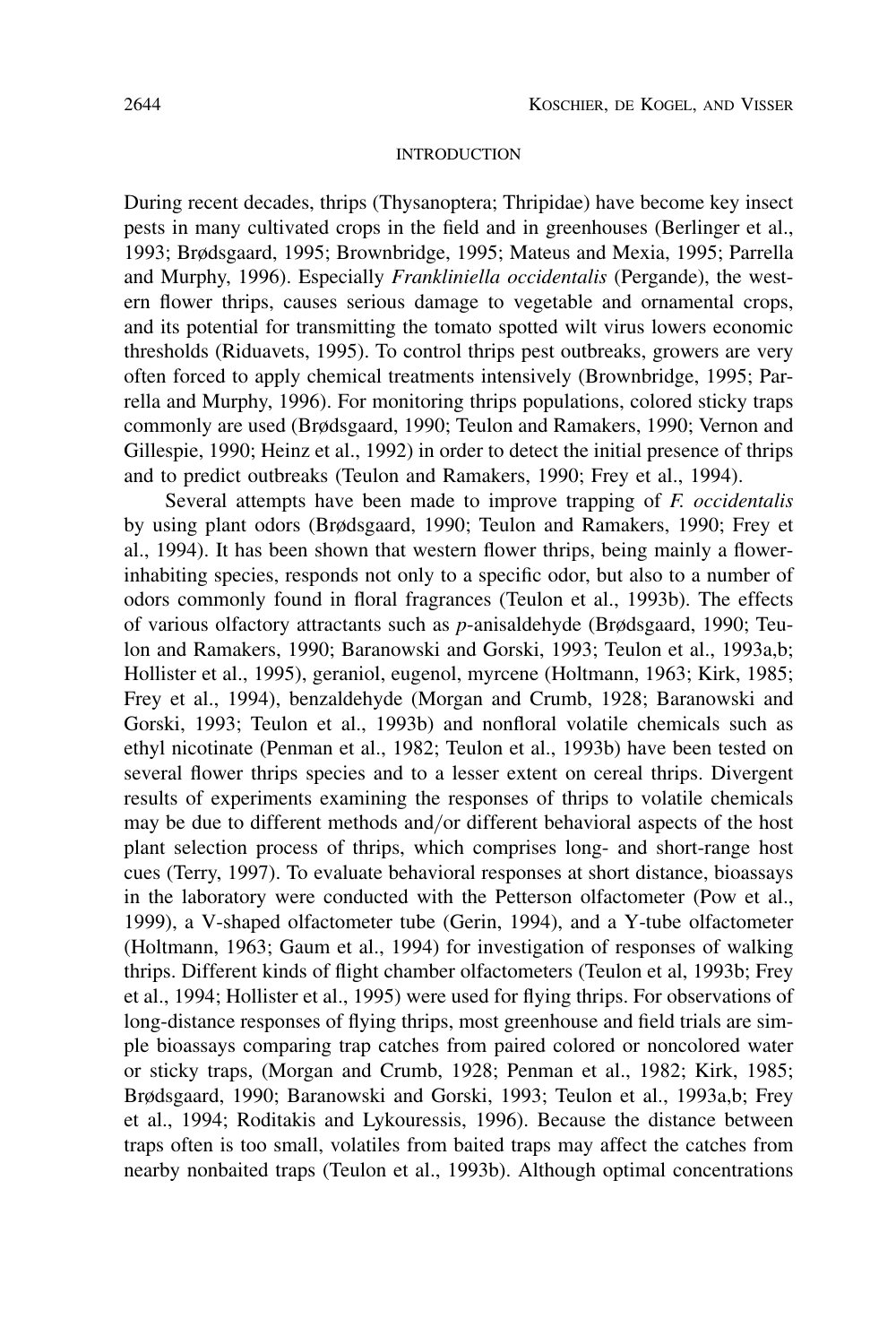of floral volatiles may be critical for attraction (Terry, 1997), most of these studies neglect the role of concentration of volatile compounds in attracting western flower thrips. In conclusion, reports on the attractiveness of volatiles to western flower thrips often are not comparable and sometimes contradictory.

The objective of the present study was, therefore, to adapt and enhance methods to evaluate the short-distance attractiveness to western flower thrips of volatile plant compounds belonging to different chemical groups and at several concentrations. Volatile components that frequently occur in flower odors and some that have been reported to elicit responses of other phytophagous insect species have been selected in order to compare their attractiveness with already well-known attractants for *F. occidentalis*.

## METHODS AND MATERIALS

*Rearing of Western Flower Thrips.* A culture of *F. occidentalis* was maintained on potted, flowering plants of the susceptible chrysanthemum cultivar Sunny Cassa in a greenhouse at  $25^{\circ}$ C and 70% relative humidity. Female adult western flower thrips of different age were randomly collected with a small aspirator and confined in Perspex ring cages (Murai, 1990) at room temperature without food but with water for at least 14 hr prior to the experiments.

*Olfactometer.* Studies of olfactory behavior of thrips towards flower odors and various volatile chemicals were conducted with a Y-shaped glass tube olfactometer (Figure 1), modified from Holtmann (1963) and Sabelis and Van de Baan (1983). The apparatus was placed in a dark, air-conditioned room ( $22^{\circ}$ C). A tripod in the center of a black box ( $36 \times 38 \times 57$  cm), covered inside with black paper and cloth in order to avoid visual effects, held the Y tube (inner diameter 0.5 cm) in an inclining position (acute angle of  $25^{\circ}$  between the Y tube and horizontal plane). Light coming from a halogen lamp attached to the ceiling of the box illuminated the Y junction of the olfactometer with about 160 lux light intensity. The end tubes of the glass Y were connected to two Wheaton Micro Kit adapters made of glass, having attached 4-ml glass vials, each containing a piece of filter paper 1 cm<sup>2</sup>. One microliter of the volatile component diluted in paraffin oil (Uvasol, Merck) or the pure solvent were applied to the filter paper pieces 30 min before the first thrips was released. This time period allowed the diluted odor to reach constant release rates. Preliminary assays have shown that paraffin oil used as control was not attractive for western flower thrips. The airflow was first purified by passage through a wash bottle filled with charcoal pellets and then led into the vials containing the solvent and the odor loaded solvent. At the base of the Y tube the air was sucked off by means of a membrane pump, producing an airflow of 5 cm/sec and 10 cm/sec in the Y tubes and the base tube, respectively. A smoke test showed that at the Y junction the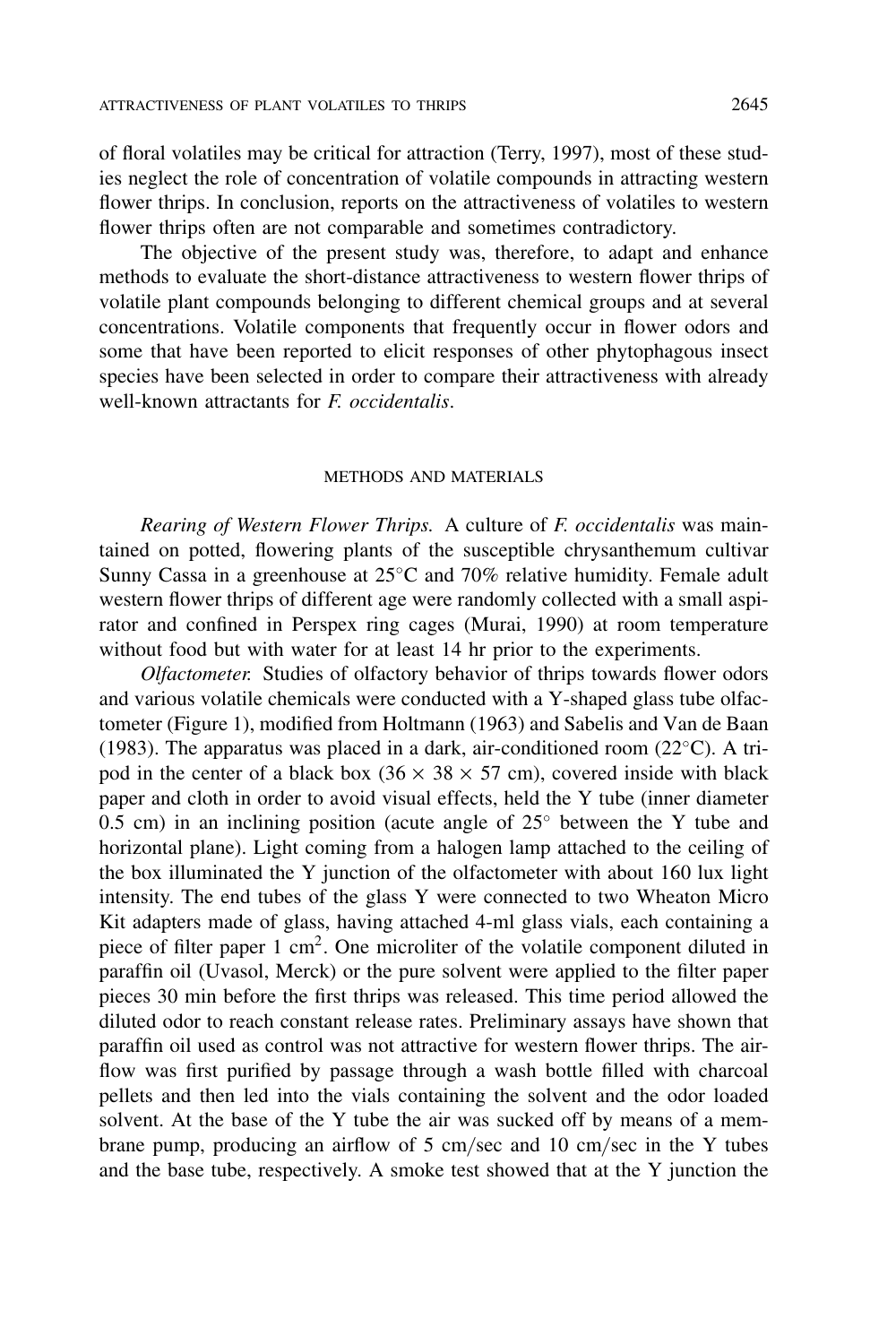

FIG. 1. Diagram of Y-shaped glass tube olfactometer for recording the responses of western flower thrips to plant odor components.

air of the odor arm did not mix wtih that of the control arm. Tubing removed the odor-loaded air from the room. All connections between different parts of the set-up consisted of silicone tubing.

*Bioassay Procedure.* Individual western flower thrips females were released within the first centimeter of the base tube of the Y olfactometer from a small aspirator. The 5-mm inner diameter of the glass-Y prevented thrips from flying within the tube. Activated by the odor-loaded airflow and additionally motivated by the light, they walked upwards in the tube. The experimental time was recorded from the time the air suction tube was connected to the glass Y. Upon reaching the Y junction in the glass tube, a thrips chose between the clean airflow and the airflow loaded with odor. When the thrips reached the far end of one arm, the choice was scored and the thrips was removed from the Y tube. When case a thrips made no choice within 3 min, a zero was recorded. Because only the scores for one or the other Y arm, i.e., test compound or control, can be compared with each other, one experiment was completed after 25 scores, disregarding the number of zeros recorded. After testing five insects, the entire set-up, i.e., all parts shown in Figure 1, were rotated  $180^\circ$  to avoid position effects. The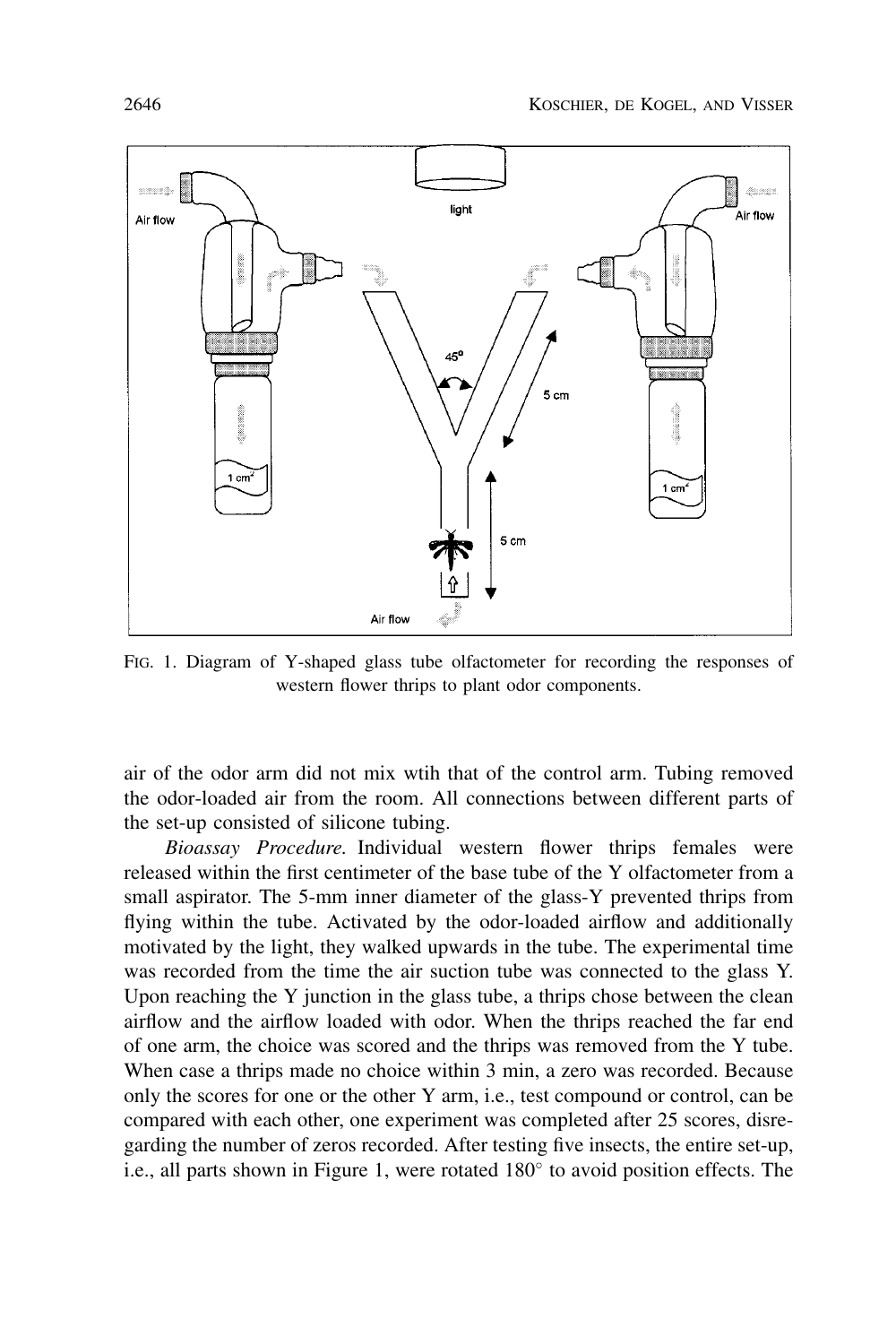| Component                                 | Source                 | Purity/density   |  |
|-------------------------------------------|------------------------|------------------|--|
| Benzenoids                                |                        |                  |  |
| Benzaldehyde                              | Fluka                  | 99%              |  |
| $o$ -Anisaldehyde (2-methoxybenzaldehyde) | Aldrich                | 98%              |  |
| $m$ -Anisaldehyde (3-methoxybenzaldehyde) | Aldrich                | 99%              |  |
| $p$ -Anisaldehyde (4-methoxybenzaldehyde) | Fluka                  | 98%              |  |
| Salicylaldehyde (2-hydroxybenzaldehyde)   | Roth                   | 99%              |  |
| Monoterpene isoprenoids                   |                        |                  |  |
| Geraniol                                  | Fluka                  | 99%              |  |
| Nerol                                     | Aldrich                | 97%              |  |
| Linalool                                  | Fluka                  | 97%              |  |
| 1,8-Cineole (eucalyptol)                  | Roth                   | 99%              |  |
| $(E)$ - $\beta$ -Ocimene                  | Fluka                  | 97%              |  |
| $(+)$ -Citronellal                        | Fluka                  | 97%              |  |
| $(+)$ -Citronellol                        | Roth                   | 97%              |  |
| Myrcene                                   | Roth                   | 91%              |  |
| $(+)$ -Limonene                           | Roth                   | 99%              |  |
| Sabinene                                  | Roth                   | 96%              |  |
| Sesquiterpene isoprenoids                 |                        |                  |  |
| $(-)$ - $(E)$ -Caryophyllene              | Fluka                  | 99%              |  |
| $(E-)$ - $\beta$ -Farnesene               | <b>IACR-Rothamsted</b> | 97.5%            |  |
| $(-)$ - $\alpha$ -Bisabolol               | Roth                   | 96%              |  |
| Phenylpropanoids                          |                        |                  |  |
| Eugenol                                   | Roth                   | 99%              |  |
| $(E)$ -Cinnamic aldehyde                  | Roth                   | 97.5%            |  |
| 3-Phenylpropionaldehyde                   | Fluka                  | 92%              |  |
| Nicotinate                                |                        |                  |  |
| Ethyl nicotinate                          | Fluka                  | 98%              |  |
| Essential oils                            |                        |                  |  |
| Geranium oil                              | Roth                   | density = $0.95$ |  |
| Rose oil                                  | Roth                   | $density = 0.85$ |  |

TABLE 1. SOURCE AND PURITY/DENSITY OF TESTED VOLATILE PLANT COMPOUNDS*<sup>a</sup>*

*a*Chemical groups are according to Knudsen et al. (1993).

average duration of an experiment was 45 min. After each experiment all parts of the set-up were cleaned with acetone.

Each experiment was replicated at least three times, i.e., the responses of at least  $3 \times 25$  thrips towards each volatile component at the respective concentration were recorded.

*Volatiles.* All volatile plant chemicals used for the olfactometer bioassays, their source, and purity/ density are listed in Table 1.

*Statistical Analysis.* The data were analyzed based on the null hypothesis that the probability of scores for the test compound or the control is equal to 50% (Sachs, 1997).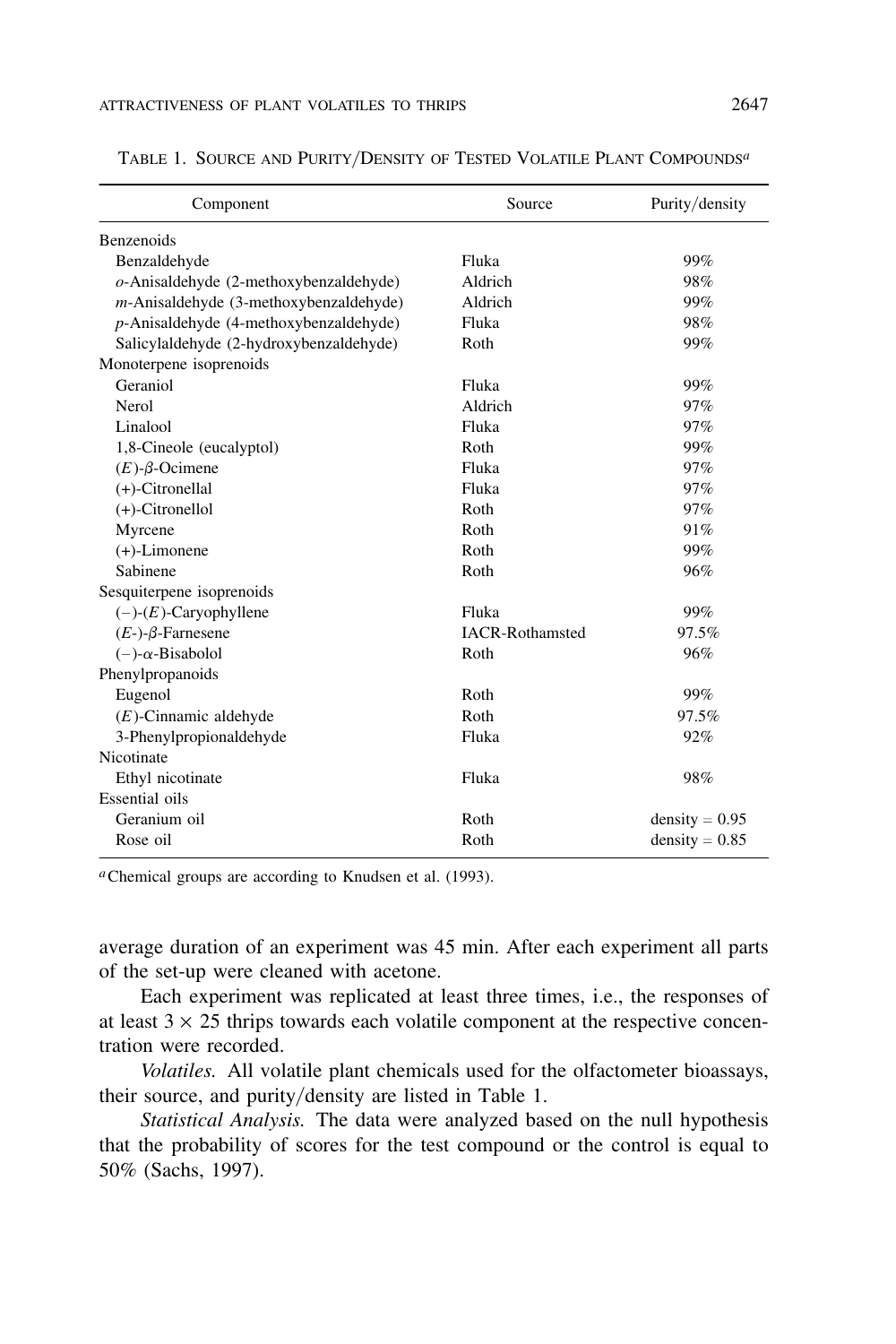## **RESULTS**

Series of olfactometer experiments were carried out in order to evaluate the responses of western flower thrips to volatile plant components belonging to five chemical groups at several doses. All results of the olfactometer bioassays are presented in Table 2.

Attractive volatile components for *F. occidentalis* were found among the monoterpenes. High percentages of female thrips were attracted by 10% of geraniol, linalool, and  $(+)$ -citonellol dissolved in a total volume of 1  $\mu$ l paraffin oil, with 82.7%, 76.0%, and 65.3% of tested thrips attracted, respectively. Nerol was attractive at 10% and 1% concentrations. The responses to 10% or 1% concentrations of 1,8-cineole,  $(E)$ - $\beta$ -ocimene,  $(+)$ -citronellal, myrcene,  $(+)$ limonene, and sabinene indicated no preferences.

 $(E)$ - $\beta$ -Farnesene, a sesquiterpene, attracted 64% and 65.3% of western flower thrips at 10% and 1% concentrations, respectively, but at higher and lower concentrations, no attraction was observed. Neither  $(-)$ - $(E)$ -caryophyllene nor  $(-)$ - $\alpha$ -bisabolol and none of the essential oils from geranium or roses provoked clearly positive or negative reactions.

Within the group of phenylpropanoids, two floral compounds were attractive to *F. occidentalis*. Eugenol and 3-phenylpropionaldehyde were preferred at 1% concentration. At the higher 10% concentration and the lower 0.1% concentration, both were shown to be neutral to thrips. A slightly positive reaction to  $(E)$ -cinnamic aldehyde was observed with 60% (at 1% concentration) and 61.3% (at 10%) thrips responding.

Three of five tested benzenoids were attractive to western flower thrips. Adult females responded positively to odor concentrations from 0.001% to 10% *p*-anisaldehyde. Except for 0.01% *p*-anisaldehyde, where no significant response was found, the component was preferred by  $62.7\%$  (at  $0.001\%$ ) to  $74.7\%$  (at 10%) of the thrips tested. When 98% pure *p*-anisaldehyde was tested, 61.3% thrips chose the clean airflow. *O*-Anisaldehyde and benzaldehyde elicited positive response in 80% and 66.7% of thrips, respectively, at a 10% concentration. No significant attraction occurred to application of 10% and 1% *m*-anisaldehyde. Repellent effects were observed with salicylaldehyde. Application of 99% pure salicylaldehyde resulted in 76.8% thrips choosing the clean airflow. A negative response to salicylaldehyde was also found at 1% dilution.

The nonfloral odor ethyl nicotinate attracted thrips over a range of four different concentrations from 0.01% to 10%. A solution of 10% ethyl nicotinate resulted in 69.3% choices for the sample side. Even at a 1000-fold lower concentration, a positive reaction was observed with 62.7% tested insects responding.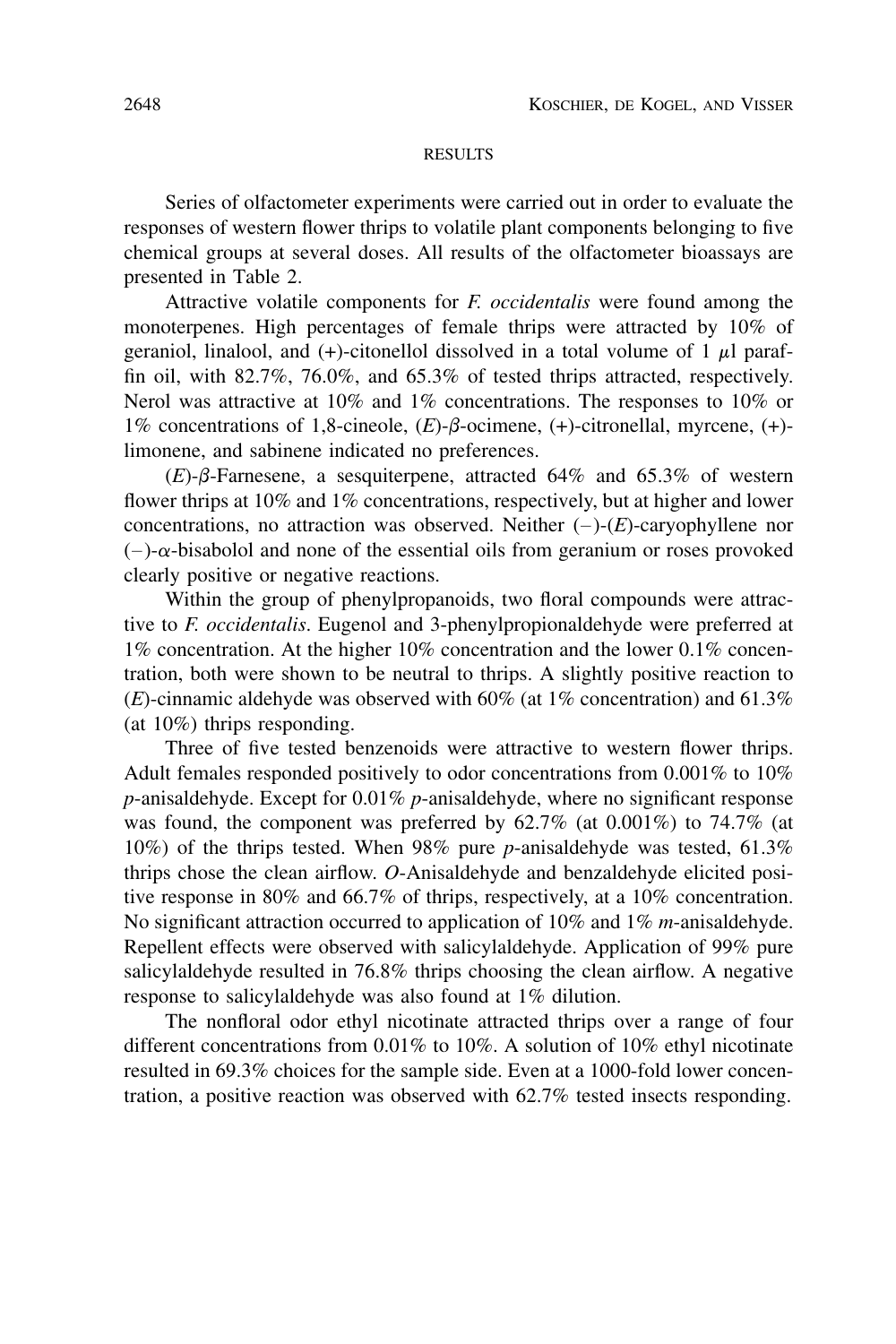|                              | Adult females <i>F. occidentalis</i><br>choosing odor arm $(\%)$ |           |           |           |         |         |
|------------------------------|------------------------------------------------------------------|-----------|-----------|-----------|---------|---------|
| Component                    | Undiluted                                                        | 10%       | $1\%$     | 0.1%      | 0.01%   | 0.001%  |
| Benzenoids                   |                                                                  |           |           |           |         |         |
| Benzaldehyde                 |                                                                  | $66.7***$ | 60.0      |           |         |         |
| $o$ -Anisaldehyde            |                                                                  |           |           |           |         |         |
| (2-methoxybenzaldehyde)      |                                                                  | $80.0***$ | 60.0      |           |         |         |
| $m$ -Anisaldehyde            |                                                                  |           |           |           |         |         |
| (3-methoxybenzaldehyde)      |                                                                  | 57.3      | 61.3      |           |         |         |
| $p$ -Anisaldehyde            |                                                                  |           |           |           |         |         |
| (4-methoxybenzaldehyde)      | 38.7                                                             | $74.7***$ | $64.0*$   | $67.0***$ | 45.6    | $62.7*$ |
| Salicylaldehyde              |                                                                  |           |           |           |         |         |
| (2-hydroxybenzaldehyde)      | $21.4***$                                                        | 48.0      | $36.0*$   | 53.3      | 48.0    |         |
| Monoterpenes isoprenoids     |                                                                  |           |           |           |         |         |
| Geraniol                     |                                                                  | $82.7***$ | 48.0      |           |         |         |
| Nerol                        |                                                                  | $65.3***$ | $70.7***$ | 49.3      |         |         |
| Linalool                     |                                                                  | $76.0***$ | 56.0      |           |         |         |
| 1,8-Cineole (eucalyptol)     |                                                                  | 53.3      | 41.3      |           |         |         |
| $trans-\beta-Ocimene$        |                                                                  | 46.0      | 41.0      |           |         |         |
| $(+)$ -Citronellal           |                                                                  | 49.3      | 54.7      |           |         |         |
| $(+)$ -Citronellol           |                                                                  | $65.3***$ | 50.7      |           |         |         |
| Myrcene                      |                                                                  | 50.7      | 56.0      |           |         |         |
| $(+)$ -Limonene              |                                                                  | 60.0      | 50.7      |           |         |         |
| Sabinene                     |                                                                  | 38.7      | 60.0      |           |         |         |
| Sesquiterpene isoprenoids    |                                                                  |           |           |           |         |         |
| $(-)$ - $(E)$ -Caryophyllene |                                                                  | 50.7      | 56.0      |           |         |         |
| $(E-)$ - $\beta$ -Farnesene  | 53.3                                                             | $64.0*$   | $65.3***$ | 61.3      |         |         |
| $(-)$ - $\alpha$ -Bisabolol  |                                                                  | 49.3      | 40.0      |           |         |         |
| Phenylpropanoids             |                                                                  |           |           |           |         |         |
| Eugenol                      |                                                                  | 56.0      | $65.3**$  | 54.7      |         |         |
| $(E)$ -Cinnamic aldehyde     |                                                                  | 61.3      | 60.0      |           |         |         |
| 3-Phenylpropionaldehyde      |                                                                  | 56.0      | $61.0*$   | 49.3      |         |         |
| Nicotinate                   |                                                                  |           |           |           |         |         |
| Ethyl nicotinate             |                                                                  | 69.3***   | $63.0*$   | $68.0***$ | $62.7*$ | 56.0    |
| Essential oils               |                                                                  |           |           |           |         |         |
| Geranium oil                 |                                                                  | 50.7      | 45.3      |           |         |         |
| Rose oil                     |                                                                  | 53.3      | 60.0      |           |         |         |

| TABLE 2. ATTRACTIVENESS OR REPELLENCY OF VOLATILE COMPONENTS AND ESSENTIAL                 |  |  |
|--------------------------------------------------------------------------------------------|--|--|
| OILS TO Frankliniella occidentalis (ADULT FEMALES) IN Y OLFACTOMETER BIOASSAY <sup>a</sup> |  |  |

<sup>*a*</sup>All substances are applied in 1  $\mu$ l paraffin oil and diluted at concentrations from 10% to 0.0001%. Significance levels are based on average choices of 75 or 125 individual thrips. Significance levels for *P* (H<sub>0</sub>: *P* = 50%) are  $\leq 0.05$  (\*),  $\leq 0.01$  (\*\*) and  $\leq 0.001$  (\*\*\*). Numbers in italics (salicylaldehyde) indicate significant repellent responses.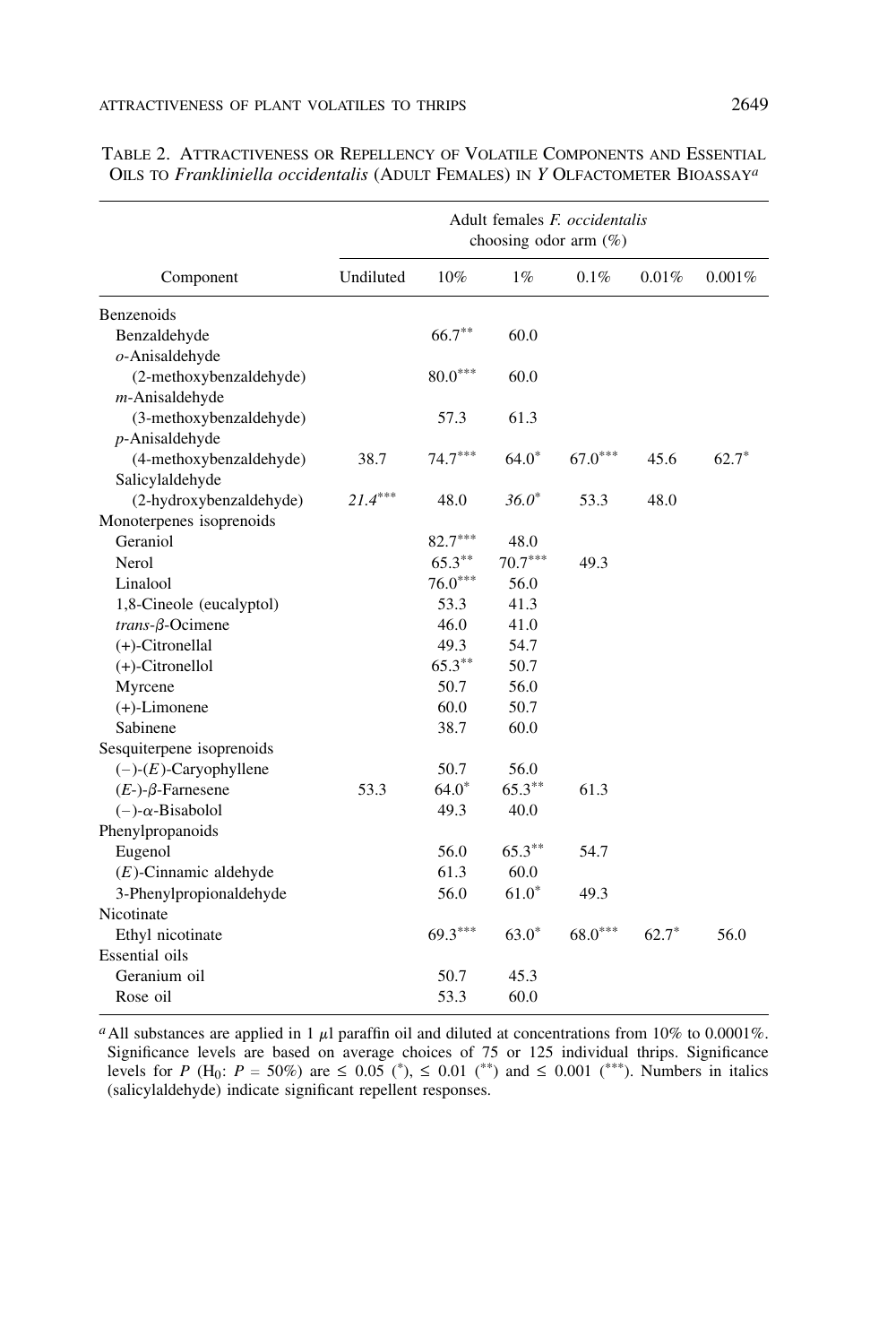## DISCUSSION

The simple and easy to handle experimental design of the Y-tube olfactometer used in the present study allowed assessment of the attractiveness or repellency of plant volatiles at different concentrations to *F. occidentalis*. It was possible to examine the response of 25 individuals in less than 1 hr and to repeat each experiment between three and five times to achieve statistically valid results within a reasonable time period.

In the literature, several mechanisms have been suggested to explain the behavior of thrips in the presence of volatile attractants. Shipp (1995) pointed out the need for laboratory and field investigations to determine if the behavioral response of flying western flower thrips to floral scents such as *p*-anisaldehyde at long distances is chemokinesis, anemotaxis, odor-induced visual response, or chemotaxis. Teulon et al. (1993b) showed that thrips respond to chemical volatiles in windy conditions in the field as well as in relatively calm air conditions in the greenhouse. Under natural conditions, anemotactic response seems unlikely because adult thrips are weak flyers (Teulon et al., 1993b; Hollister et al., 1995). Hollister et al. (1995) found evidence that olfactory stimuli in the absence of an additional color stimulus are important for host finding in western flower thrips. Their observations in the glasshouse suggested a chemokinetic response because captures in chemically baited black traps were higher than in nonbaited black traps.

Our observations on short-distance behavioral reactions of walking thrips in the Y tube olfactometer provide evidence for an oriented movement directed towards the odor source, probably involving the distinction of concentration differences between the left and the right arm, although anemotactic responses cannot be excluded. The definition of repellents as chemicals that cause insects to move away from their source (Dethier et al., 1960) is only valid for oriented movements at a short distance from the source (Visser, 1986). Although the olfactometer used in the present study is not suitable for general behavioral studies, it was possible to observe thrips at the Y junction of the olfactometer where they had to decide to move towards the clean airflow or the airflow loaded with odor. When the odor was attractive, thrips continued walking upwind towards the odor source. In contrast, thrips evaded a repellent odor by choosing the unscented airflow, even if they had already run into the scented arm and had to walk back. Holtmann (1963) observed similar reactions of *Limothrips cerealium* (Haliday) and *Haplothrips aculeatus* (Fabricius), two thrips species on cereals, to different diluted organic acids.

For this study volatiles were selected based on the fact that the floral scent components found in the greatest number of plant taxa are mainly distributed within the chemical groups of benzenoids and isoprenoids (Knudsen et al., 1993). Aldehydes such as cinnamic aldehyde, salicylaldehyde, anisaldehyde, and benzaldehyde were shown earlier to attract thrips (Morgan and Crumb, 1928).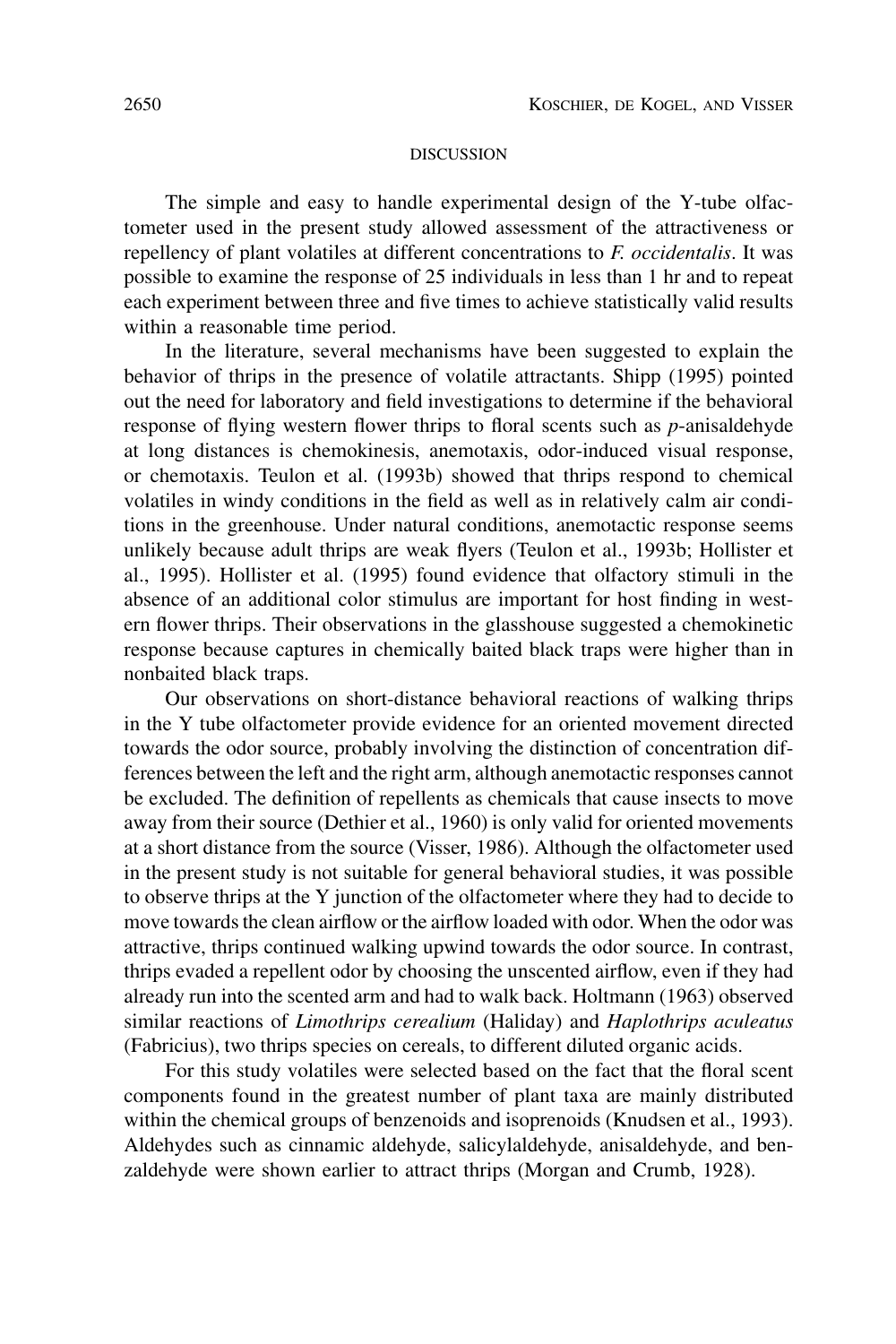Generally, the results of the olfactory bioassays demonstrate that the benzenoid *p*-anisaldehyde is attractive to *F. occidentalis*. This is in agreement with results of Brødsgaard (1990), Baranowski and Gorski (1993), Teulon et al. (1993a,b), Frey et al., (1994), Hollister et al., (1995), and Roditakis and Lykouressis (1996), who found that addition of *p*-anisaldehyde to yellow or blue water or sticky traps increased thrips catch results by a factor between 1.6 and 10 compared to unscented traps. These studies do not consider that western flower thrips may respond differently to different odor concentrations, although a dosedependent attraction may explain these variable findings. Also in the present study *p*-anisaldehyde elicited positive reactions over a range of five concentrations from 10% to 0.001% except for 0.01% *p*-anisaldehyde, where no significant response was found. Western flower thrips is considered to be a polyphagous species (Brødsgaard, 1989). Kirk (1985) and Teulon et al. (1993b) showed that many flower-inhabiting thrips species react positively to *p*-anisaldehyde, a common component of flower odors of many of their hosts. Because of their similar chemical structures we expected positive reactions also to *o*-anisaldehyde and *m*-anisaldehyde. Clear attraction was recorded only at a 10% concentration of *o*-anisaldehyde. Our results support observations that components that attract insects exert repellancy at high concentrations (Visser, 1986). In the Y tube, airflow loaded with 980  $\mu$ g pure *p*-anisaldehyde clearly repelled western flower thrips. A similar, negative reaction was elicited not only by pure salicylaldehyde, but also at lower concentrations of this compound. Conversely, Roditakis and Lykouressis (1996) found in the field that salicylaldehyde in a mixture with ethanol (50%) attracted 40.0% more adult western flower thrips than the control. Morgan and Crumb (1928) reported two cereal thrips species reacting positively to salicylaldehyde.

In our experiments, thrips females preferred benzaldehyde, which is the most common benzenoid (Knudsen et al., 1993), at a 10% concentration. In the field, traps with benzaldehyde were shown also to be attractive to western flower thrips (Teulon et al., 1993b), some other flower thrips species (Baranowski and Gorski, 1993; Teulon et al., 1993b), and cereal thrips (Morgan and Crumb, 1928).

Myrcene, linalool, limonene, ocimene, and 1,8-cineole are the most common monoterpenes found in floral fragrances. Of these, only linalool appeared to be attractive to western flower thrips. In our experiments less common monoterpenes provoked significant responses. Geraniol at a 10% concentration attracted slightly more western flower thrips females than linalool. Geraniol was previously shown to elicit positive responses by *F. occidentalis* (Frey et al., 1994), several other flower-inhabiting thrips species (Kirk, 1985), and two cereal thrips species (Holtmann, 1963). In the present study, nerol, the isomer of geraniol, and (+)-citronellol have been tested on western flower thrips for the first time. Both compounds were attractive to western flower thrips. Series of olfactometer experiments with myrcene did not result in either clearly positive or negative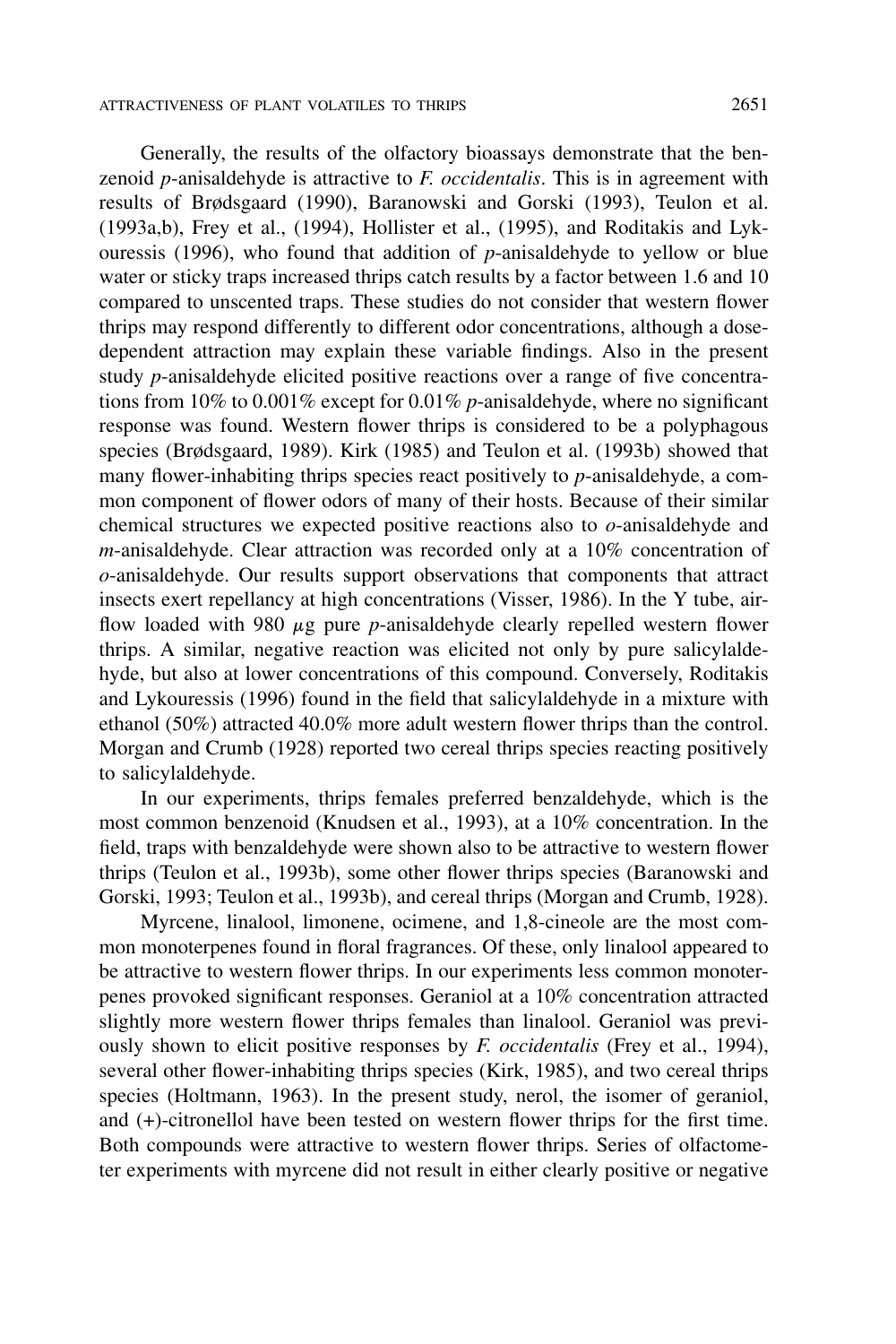responses of thrips. Kirk (1985) found in the field that undiluted myrcene applied on dental roll wicks attached over water traps reduced the catch of four different flower-inhabiting thrips species, but he suggested that catches might increase at lower concentrations.

Among the group of sesquiterpenes, caryophyllene and farnesene commonly occur in both floral scents and the scent from green plant parts (Knudsen et al., 1993). In our bioassays western flower thrips did not show any preference for caryophyllene and bisabolol. With  $(E)$ - $\beta$ -farnesene we achieved a dosedependent positive reaction at two concentrations, which is in agreement with results of Pow et al. (1999) and Manjunatha et al. (1998). They demonstrated that  $(E)$ - $\beta$ -farnesene was attractive to western flower thrips in a Petterson olfactometer bioassay. However, attraction was only detected at intermediate concentrations and not at higher or lower concentrations. This dose-dependent attraction was also supported in glasshouse trials.

Phenylpropanoids are a large structurally distinct chemical group, which comprises common substances such as eugenol and cinnamic acid derivatives (Knudsen et al., 1993). We recorded positive responses to 3-phenylpropionaldehyde and eugenol, both at a specific (1%) concentration. In glasshouse experiments, Baranowski and Gorski (1993) caught high numbers of western flower thrips on blue sticky traps with 3-phenylpropionaldehyde. Eugenol has been tested for attractiveness to cereal thrips species (Holtmann, 1963; Kirk, 1985), and some flower-inhabiting thrips (Kirk, 1985), but only Holtmann (1963) found a concentration that elicited a positive response. Morgan and Crumb (1928) found that *L. cerealium* and *F. tritici* (Fitch) were attracted by cinnamic aldehyde in simple water traps, whereas our experiments demonstrated this compound to be neutral for western flower thrips females.

The significance of ethyl nicotinate, a compound that is not found in floral fragrances, for host finding of flower-inhabiting thrips species is not clear (Teulon et al., 1993b). Two hypotheses are suggested by Teulon et al. (1993b). Either ethyl nicotinate might be found in small quantities in host plants or it is very rare and not normally encountered by thrips but elicits a strong response when detected by thrips' olfactory receptors. We observed a positive reaction of *F. occidentalis* to ethyl nicotinate at concentrations ranging from 10% to 0.01%. These results are consistent with observations by Teulon et al. (1993b) and Frey et al. (1994). In field trials, Penman et al. (1982) increased the efficiency of sticky traps by adding ethyl nicotinate for *Thrips obscuratus* (Crawford), an indigenous species of New Zealand that is strongly attracted to ripe peaches.

We expected to achieve clear attraction with diluted essential oils of geranium and rose, both preferred host plants of western flower thrips, but no positive response was recorded. Similar results were found by Gaum et al. (1994), also in Y-tube olfactometer tests. Floral volatiles of several rose cultivars being tested did not attract western flower thrips, but rather repelled them. An expla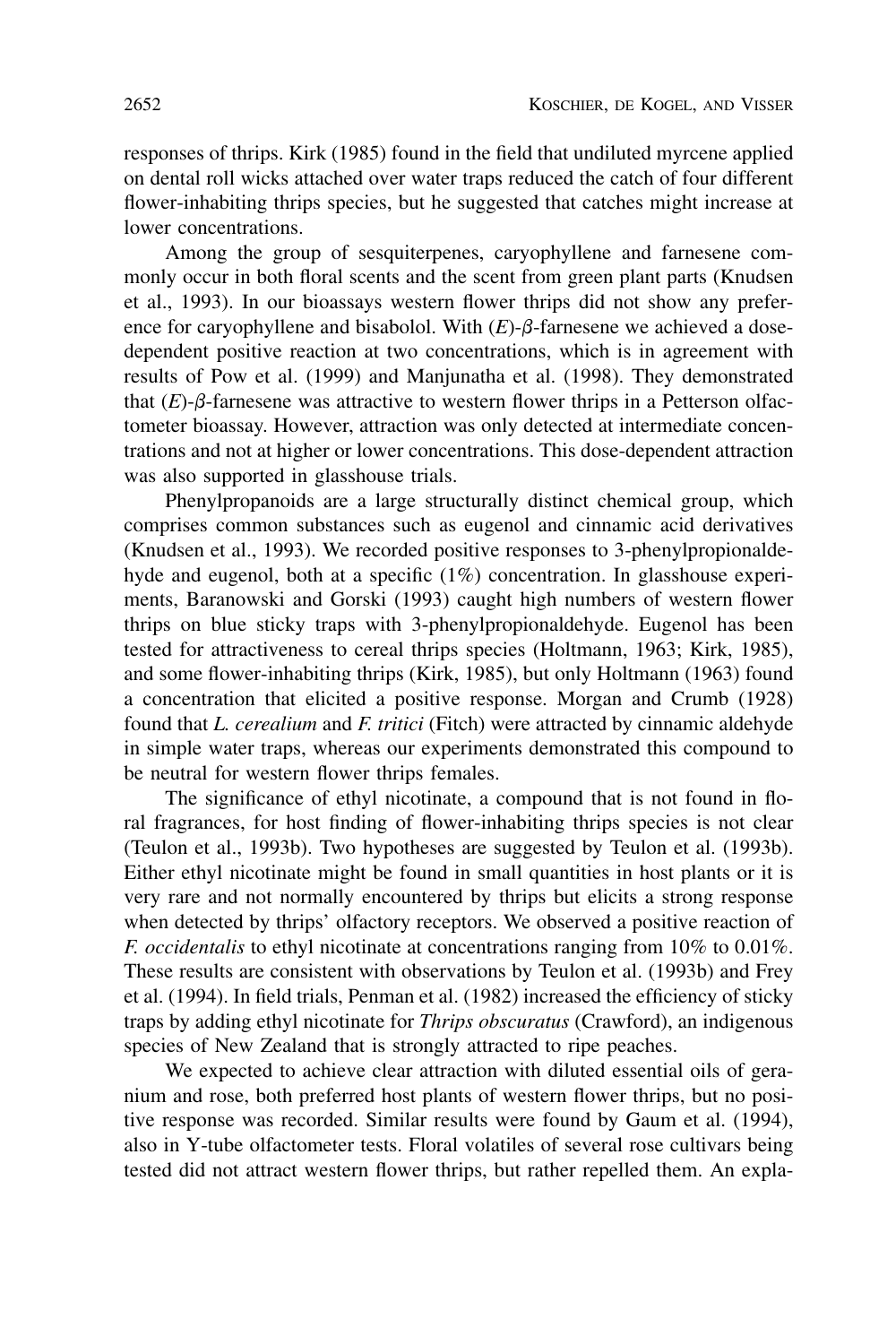nation for this phenomenon could be that the presence of other odor compounds in the essential oils suppressed the effects of the attractants in these oils. An example of such a masking effect was reported by Yamasaki et al. (1997), who showed that the cerambycid beetle *Monochamus alternatus* (Hope) was attracted by oxygenated terpenes separated from *Pinus densiflora* wood. In combination with  $(-)$ -germacrene D, a compound isolated from the same plant species, the attractiveness of the terpenes was inhibited. Thus,  $(-)$ -germacrene D functioned as a masking substance.

In general, our results provide evidence that *F. occidentalis*, a polyphagous flower-inhabiting thrips species, is mainly attracted by common flower odors within the chemical class of benzenoids and monoterpenes. We found compounds such as anisaldehyde and ethyl nicotinate elicit positive responses over a wide range of concentrations, while others such as eugenol or benzaldehyde are only attractive at a specific concentration. Bioassays in flight cages and in the greenhouse to evaluate responses of flying western flower thrips to different odor concentrations are needed to further evaluate the attractiveness of the compounds tested in our present study.

*Acknowledgments*—The authors thank Peter van Deventer for assistance in laboratory work and Eleanor Pow from IACR-Rothamsted for providing  $(E)$ - $\beta$ -farnesene.

### REFERENCES

- BARANOWSKI, T., and GORSKI, R. 1993. Chemical attractants in monitoring glasshouse pests. *Materialy XXXIII Sesij Naukowej IOR, Poznan, Poland*, pp. 94–97.
- BERLINGER, M. J., LEBIUSH-MORDECHI, S., FRIDJA, D., and MOR, N. 1993. The effect of types of greenhouse screens on the presence of western flower thrips: A preliminary study. *IOBC*/ *WPRS Bull.* 16:13–16.
- BRØDSGAARD, H. F. 1989. *Frankliniella occidentalis* (Thysanoptera: Thripidae)—a new pest in Danish glasshouses. A review. *Tidsskr. Planteavl* 93:83–91.
- BRØDSGAARD, H. F. 1990. The effect of anisaldehyde as a scent attractant for *Frankliniella occidentalis* (Thysanoptera: Thripidae) and the response mechanism involved. *IOBC*/ *WPRS Bull.* 13:36–38.
- BRØDSGAARD, H. F. 1995. "Keep-down," a concept of thrips biological control in ornamental pot plants, pp. 221–224, *in* B. L. Parker, M. Skinner, and T. Lewis (eds.). Thrips Biology and Management: Proceedings of the 1993 International Conference on Thysanoptera. Plenum Press, New York.
- BROWNBRIDGE, M. 1995. Prospects of mycopathogens in thrips management, pp. 281–295, *in* B. L. Parker, M. Skinner, and T. Lewis (eds.). Thrips Biology and Management: Proceedings of the 1993 International Conference on Thysanoptera. Plenum Press, New York.
- DETHIER, V. G., BARTON BROWNE, L., and SMITH, C. N. 1960. The designation of chemicals in terms of the responses they elicit from insects. *J. Econ. Entomol.* 53:134–136.
- FREY, J. E., CORTADA, R. V., and HELBLING, H. 1994. The potential of flower odors for use in population monitoring of western flower thrips. *Frankliniella occidentalis* Perg. (Thysanoptera: Thripidae). *Biocontr. Sci. Technol.* 4:177–186.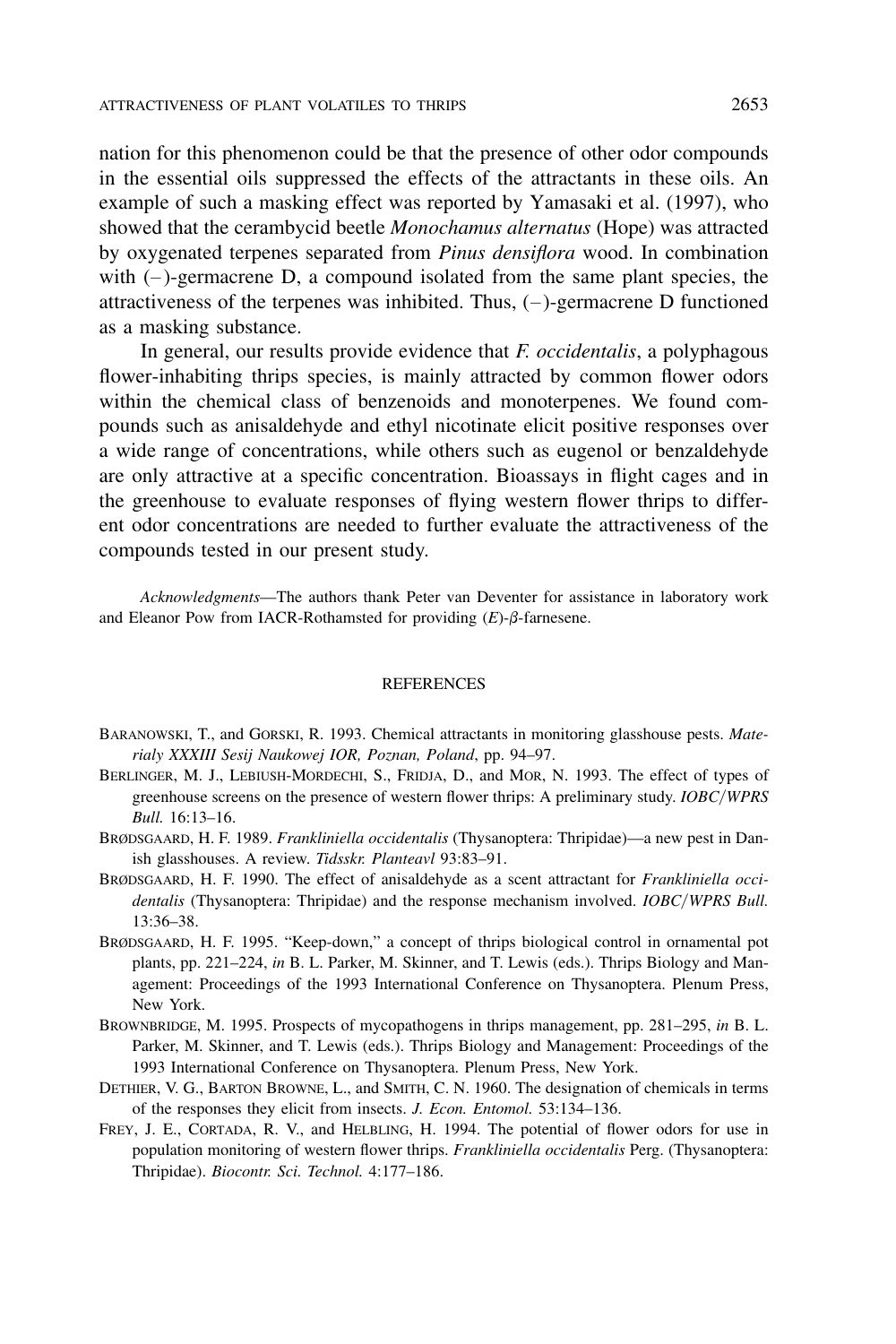- GAUM, W. G., GILIOMEE, J. H., and PRINGLE, K. L. 1994. Resistance of some rose cultivars to the western flower thrips, *Franliniella occidentalis* (Thysanoptera: Thripidae). *Bull. Entomol. Res.* 84:487–492.
- GERIN, C. 1994. Etude par olfactométrie de l'attractivité de la plante hôte sur *Frankliniella occidentalis. Med. Fac. Landbouww. Univ. Gent* 59:701–707.
- HEINZ, K. M., PARRELLA, M. P., and NEWMAN, J. P. 1992. Time-efficient use of yellow sticky traps in monitoring insect populations. *J. Econ. Entomol.* 85:2263–2269.
- HOLLISTER, B., CAMERON, E. A., and TEULON, D. A. J. 1995. Effect of *p*-anisaldehyde and a yellow color on behavior and capture of western flower thrips, pp. 571–574, *in* B. L. Parker, M. Skinner, and T. Lewis (eds.). Thrips Biology and Management: Proceedings of the 1993 International Conference on Thysanoptera. Plenum Press, New York.
- HOLTMANN, H. 1963. Untersuchungen zur Biologie der Getreide-Thysanopteren. Teil II. *Z. Angew. Entomol.* 51:285–299.
- KIRK, W. D. J. 1985. Effect of some floral scents on host finding thrips (Insecta: Thysanoptera). *J. Chem. Ecol.* 11:35–43.
- KNUDSEN, J. T., TOLLSTEN, L., and BERGSTROM, L. G. 1993. Floral scents—A checklist of volatile compounds isolated by headspace techniques. *Phytochemistry* 33:253–280.
- MANJUNATHA, M., PICKETT, J. A., WADHAMS, L. J., and NAZZI, F. 1998. Response of western flower thrips *Frankliniella occidentalis* and its predator *Amblyseius cucumeris* to chrysanthemum volatiles in olfactometer and greenhouse trials. *Insect Sci. Appl.* 18:139–144.
- MATEUS, C., and MEXIA, A. 1995. Western flower thrips response to color, pp. 567–570, *in* B. L. Parker, M. Skinner, and T. Lewis (eds.). Thrips Biology and Management: Proceedings of the 1993 International Conference on Thysanoptera. Plenum Press, New York.
- MORGAN, A. C., and CRUMB, S. E. 1928. Notes on the chemotrophic responses of certain insects. *J. Econ. Entomol.* 21:913–920.
- MURAI, T. 1990. Rearing method and biology of thrips parasitoid, *Ceranisus menes. IOBC*/ *WPRS Bull.* 13:142–146.
- PARRELLA, M. P, and MURPHY, B. 1996. Western flower thrips: Identification, biology and research on the development of control strategies. *IOBC*/ *WPRS Bull.* 19:115–118.
- PENMAN, D. R., OSBORNE, G. O., WORNER, S. P., CHAPMAN, R. B., and McLAREN, G. F. 1982. Ethyl nicotinate: A chemical attractant for *Thrips obscuratus* (Thysanoptera: Thripidae) in stonefruit in New Zealand. *J. Chem. Ecol.* 8:1299–1302.
- POW, E. M., BENNISON, J. A., BIRKETT, M. A., LUSZNIAK, M. J., MANJUNATA, M., PICKETT, P. A., SEGERS, I. S., WADHAMS, L. J., WARDLOW, L. R., and WOODCOCK, C. M., 1999. Behavioral responses of western flower thrips (*Frankliniella occidentalis*) to host plant volatiles, pp. 121–128, *in* G. Vierbergen and I. Tunç (eds.): Proceedings, VI Int. Symp. Thysanoptera, Akdeniz University, Antalya, Turkey, April 27–May 1, 1998. Akdeniz University, Antalya.
- RIDUAVETS, J. 1995. Predators of *Frankliniella occidentalis* (Perg.) and *Thrips tabaci* Lind: A review. *Wageningen Agric. Univ. Pap.* 95:46–87.
- RODITAKIS, N. E., and LYKOURESSIS, D. P. 1996. Prospects for the use of volatile chemicals and a new pyrrole in integrated pest management of western flower thrips. *Acta Hortic.* 431:513–520.
- SABELIS, M. W., and Van de BAAN, H. E. 1983. Location of distant spider mite colonies by phytoseiid predators: Demonstration of specific kairomones emitted by *Tetranychus urticae* and *Panonychus ulmi. Entomol. Exp. Appl.* 33:303–314.
- SACHS, L. 1997. Angewandte Statistik: Anwendung statistischer Methoden. Springer Verlag, Berlin.
- SHIPP, J. L. 1995. Monitoring of western flower thrips on glasshouse and vegetable crops, pp. 547–555, *in* B. L. Parker, M. Skinner, and T. Lewis (eds.). Thrips Biology and Management: Proceedings of the 1993 International Conference on Thysanoptera. Plenum Press, New York.
- TERRY, L. I. 1997. Host selection, communication and reproductive behavior, pp. 65–118, *in* T. Lewis (ed.). Thrips as Crop Pests. CAB International, Oxon, UK.